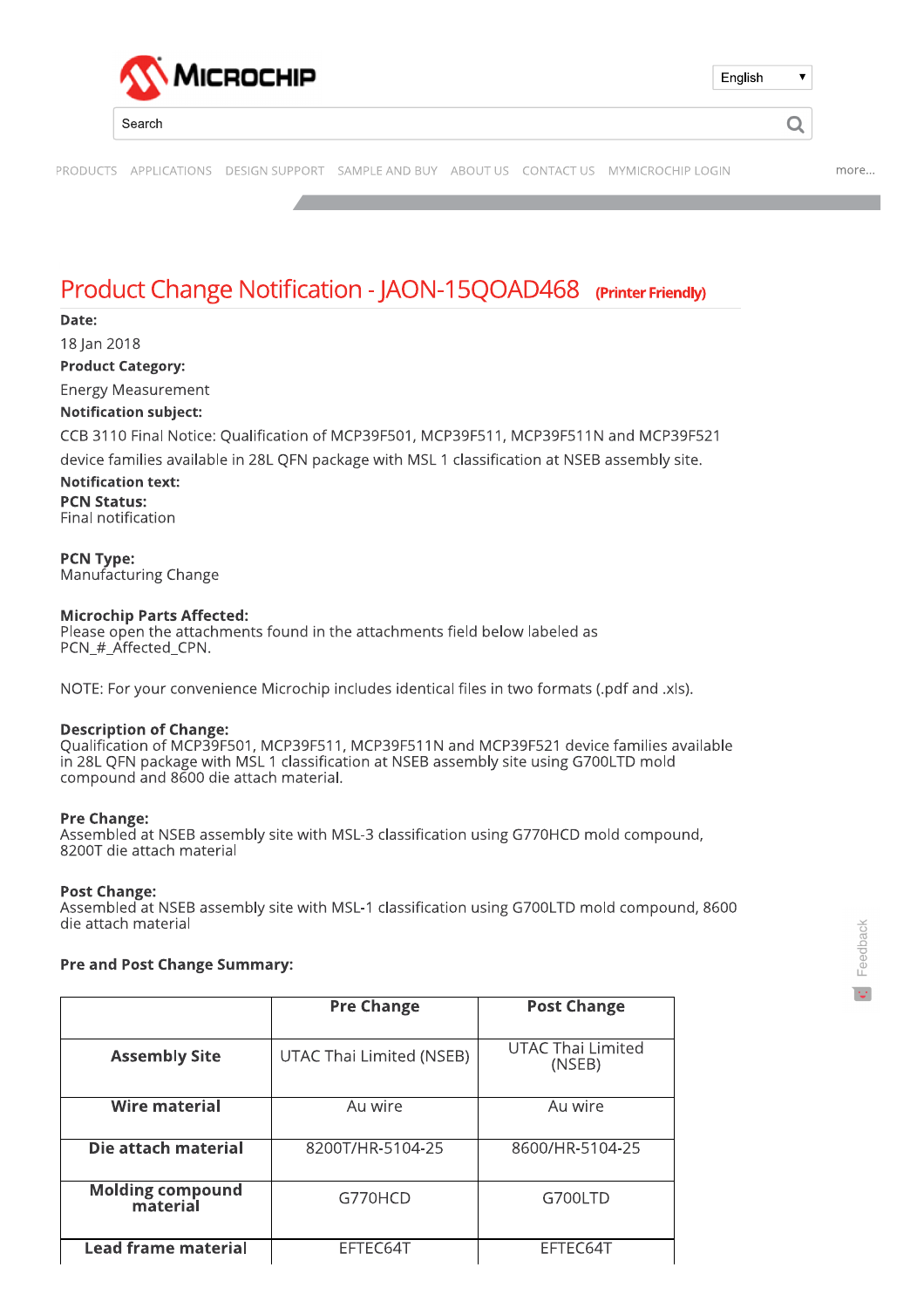| <b>MSL Classification</b> | <b>MSL</b><br>$\overline{\phantom{a}}$ | MS<br>$\overline{\phantom{a}}$ |
|---------------------------|----------------------------------------|--------------------------------|
|                           |                                        |                                |

## **Impacts to Data Sheet:**

None

## **Change Impact:**

None

#### **Reason for Change:**

To improve productivity and qualify selected products with MSL-1 classification using G700LTD mold compound, 8600 die attach material

## **Change Implementation Status:**

In Progress

## **Estimated First Ship Date:**

February 17, 2018 (date code: 1807)

NOTE: Please be advised that after the estimated first ship date customers may receive pre and post change parts.

## **Time Table Summary:**

|                                     | January<br>2018 |    |    |    | <b>February</b><br>2018 |    |    |    |
|-------------------------------------|-----------------|----|----|----|-------------------------|----|----|----|
| Workweek                            | 01              | 02 | 03 | 04 | 05                      | 06 | 07 | 08 |
| Qual Report<br>Availability         |                 |    | Χ  |    |                         |    |    |    |
| Final PCN Issue<br>Date             |                 |    | Χ  |    |                         |    |    |    |
| Estimated<br>Implementation<br>Date |                 |    |    |    |                         |    | X  |    |

## **Method to Identify Change:**

Traceability code

## **Qualification Report:**

Please open the attachments included with this PCN labeled as PCN\_#\_Qual Report.

## **Revision History:**

January 18, 2018: Issued final notification

The change described in this PCN does not alter Microchip's current regulatory compliance regarding the material content of the applicable products.

## Attachment(s):

PCN\_JAON-15QOAD468\_Affected\_CPN.pdf PCN JAON-15QOAD468 Qual Report.pdf PCN\_JAON-15QOAD468\_Affected\_CPN.xlsx

Please contact your local Microchip sales office with questions or concerns regarding this notification.